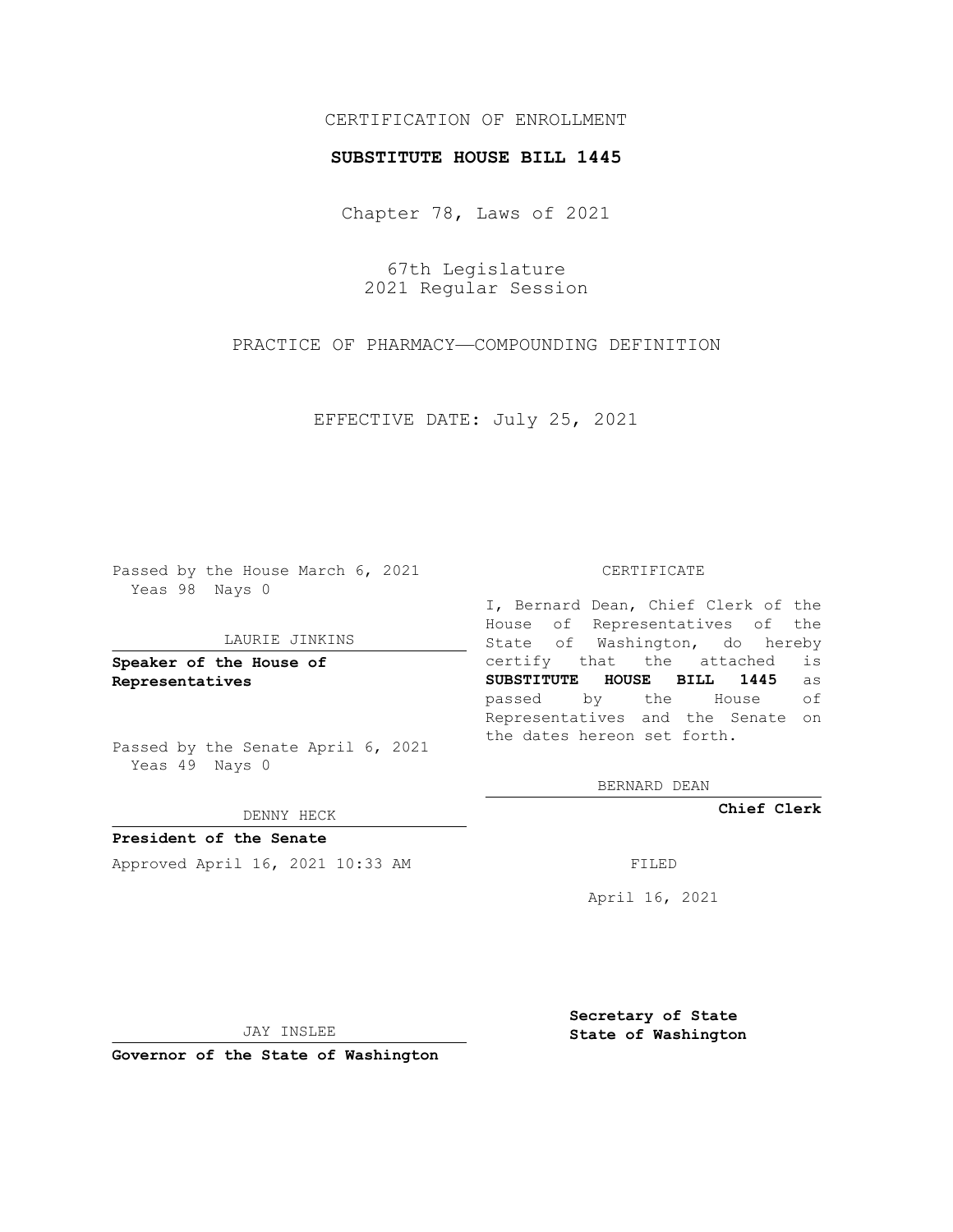# **SUBSTITUTE HOUSE BILL 1445**

Passed Legislature - 2021 Regular Session

**State of Washington 67th Legislature 2021 Regular Session**

**By** House Health Care & Wellness (originally sponsored by Representatives Thai, Cody, Ormsby, Pollet, and Harris-Talley)

READ FIRST TIME 02/15/21.

1 AN ACT Relating to the definition of compounding for purposes of 2 the practice of pharmacy; and reenacting and amending RCW 18.64.011.

3 BE IT ENACTED BY THE LEGISLATURE OF THE STATE OF WASHINGTON:

4 **Sec. 1.** RCW 18.64.011 and 2016 c 148 s 1 are each reenacted and 5 amended to read as follows:

6 The definitions in this section apply throughout this chapter 7 unless the context clearly requires otherwise.

8 (1) "Administer" means the direct application of a drug or 9 device, whether by injection, inhalation, ingestion, or any other 10 means, to the body of a patient or research subject.

 (2) "Business licensing system" means the mechanism established by chapter 19.02 RCW by which business licenses, endorsed for individual state-issued licenses, are issued and renewed utilizing a business license application and a business license expiration date 15 common to each renewable license endorsement.

 (3) "Chart order" means a lawful order for a drug or device entered on the chart or medical record of an inpatient or resident of an institutional facility by a practitioner or his or her designated 19 agent.

20 (4) "Closed door long-term care pharmacy" means a pharmacy that 21 provides pharmaceutical care to a defined and exclusive group of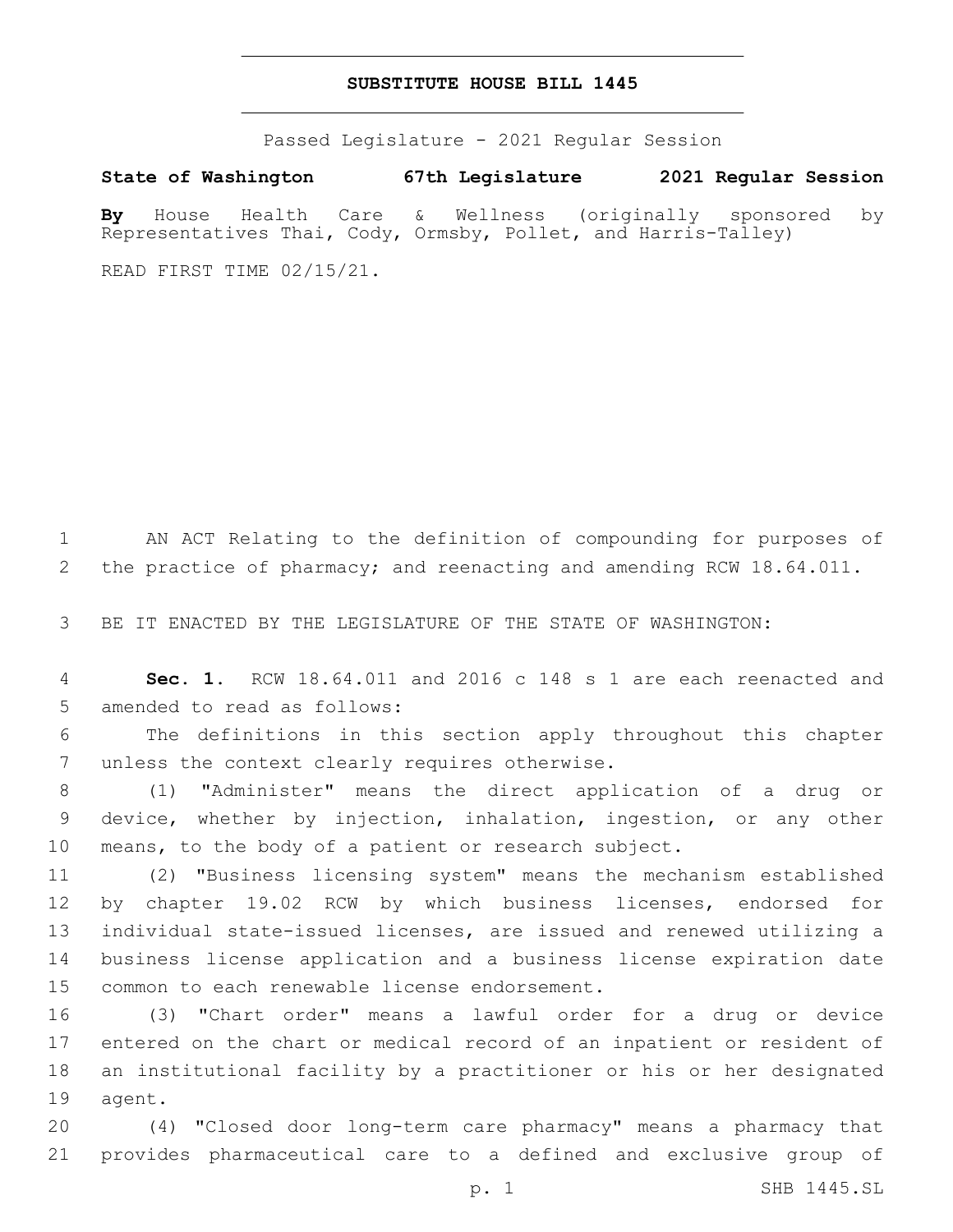patients who have access to the services of the pharmacy because they are treated by or have an affiliation with a long-term care facility or hospice program, and that is not a retailer of goods to the 4 general public.

(5) "Commission" means the pharmacy quality assurance commission.

 (6) "Compounding" means the act of combining two or more ingredients in the preparation of a prescription. Reconstitution and mixing of (a) sterile products according to federal food and drug administration-approved labeling does not constitute compounding if prepared pursuant to a prescription and administered immediately or 11 in accordance with package labeling, and (b) nonsterile products according to federal food and drug administration-approved labeling 13 does not constitute compounding if prepared pursuant to a prescription.

 (7) "Controlled substance" means a drug or substance, or an immediate precursor of such drug or substance, so designated under or 17 pursuant to the provisions of chapter 69.50 RCW.

 (8) "Deliver" or "delivery" means the actual, constructive, or attempted transfer from one person to another of a drug or device, 20 whether or not there is an agency relationship.

(9) "Department" means the department of health.

 (10) "Device" means instruments, apparatus, and contrivances, including their components, parts, and accessories, intended (a) for use in the diagnosis, cure, mitigation, treatment, or prevention of disease in human beings or other animals, or (b) to affect the structure or any function of the body of human beings or other 27 animals.

 (11) "Dispense" means the interpretation of a prescription or order for a drug, biological, or device and, pursuant to that prescription or order, the proper selection, measuring, compounding, labeling, or packaging necessary to prepare that prescription or 32 order for delivery.

 (12) "Distribute" means the delivery of a drug or device other 34 than by administering or dispensing.

 (13) "Drug" and "devices" do not include surgical or dental instruments or laboratory materials, gas and oxygen, therapy equipment, X-ray apparatus or therapeutic equipment, their component parts or accessories, or equipment, instruments, apparatus, or contrivances used to render such articles effective in medical, surgical, or dental treatment, or for use or consumption in or for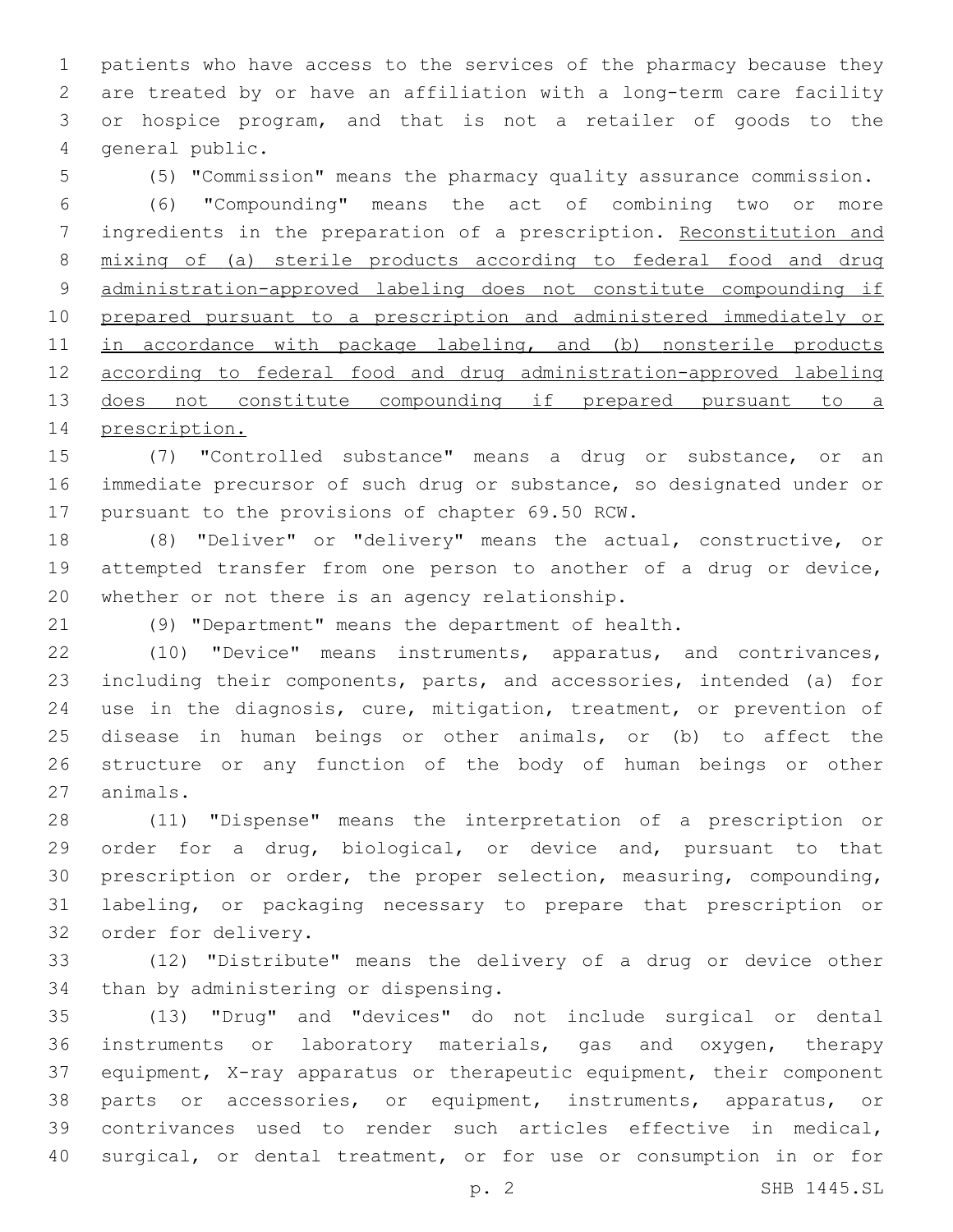mechanical, industrial, manufacturing, or scientific applications or purposes. "Drug" also does not include any article or mixture covered by the Washington pesticide control act (chapter 15.58 RCW), as enacted or hereafter amended, nor medicated feed intended for and used exclusively as a feed for animals other than human beings.

(14) "Drugs" means:6

 (a) Articles recognized in the official United States pharmacopoeia or the official homeopathic pharmacopoeia of the United 9 States;

 (b) Substances intended for use in the diagnosis, cure, mitigation, treatment, or prevention of disease in human beings or 12 other animals;

 (c) Substances (other than food) intended to affect the structure 14 or any function of the body of human beings or other animals; or

 (d) Substances intended for use as a component of any substances specified in (a), (b), or (c) of this subsection, but not including 17 devices or their component parts or accessories.

 (15) "Health care entity" means an organization that provides health care services in a setting that is not otherwise licensed by the state to acquire or possess legend drugs. Health care entity includes a freestanding outpatient surgery center, a residential treatment facility, and a freestanding cardiac care center. "Health care entity" does not include an individual practitioner's office or a multipractitioner clinic, regardless of ownership, unless the owner elects licensure as a health care entity. "Health care entity" also does not include an individual practitioner's office or multipractitioner clinic identified by a hospital on a pharmacy 28 application or renewal pursuant to RCW 18.64.043.

 (16) "Hospice program" means a hospice program certified or paid by medicare under Title XVIII of the federal social security act, or a hospice program licensed under chapter 70.127 RCW.

 (17) "Institutional facility" means any organization whose primary purpose is to provide a physical environment for patients to obtain health care services including, but not limited to, services in a hospital, long-term care facility, hospice program, mental health facility, drug abuse treatment center, residential habilitation center, or a local, state, or federal correction 38 facility.

 (18) "Labeling" means the process of preparing and affixing a label to any drug or device container. The label must include all

p. 3 SHB 1445.SL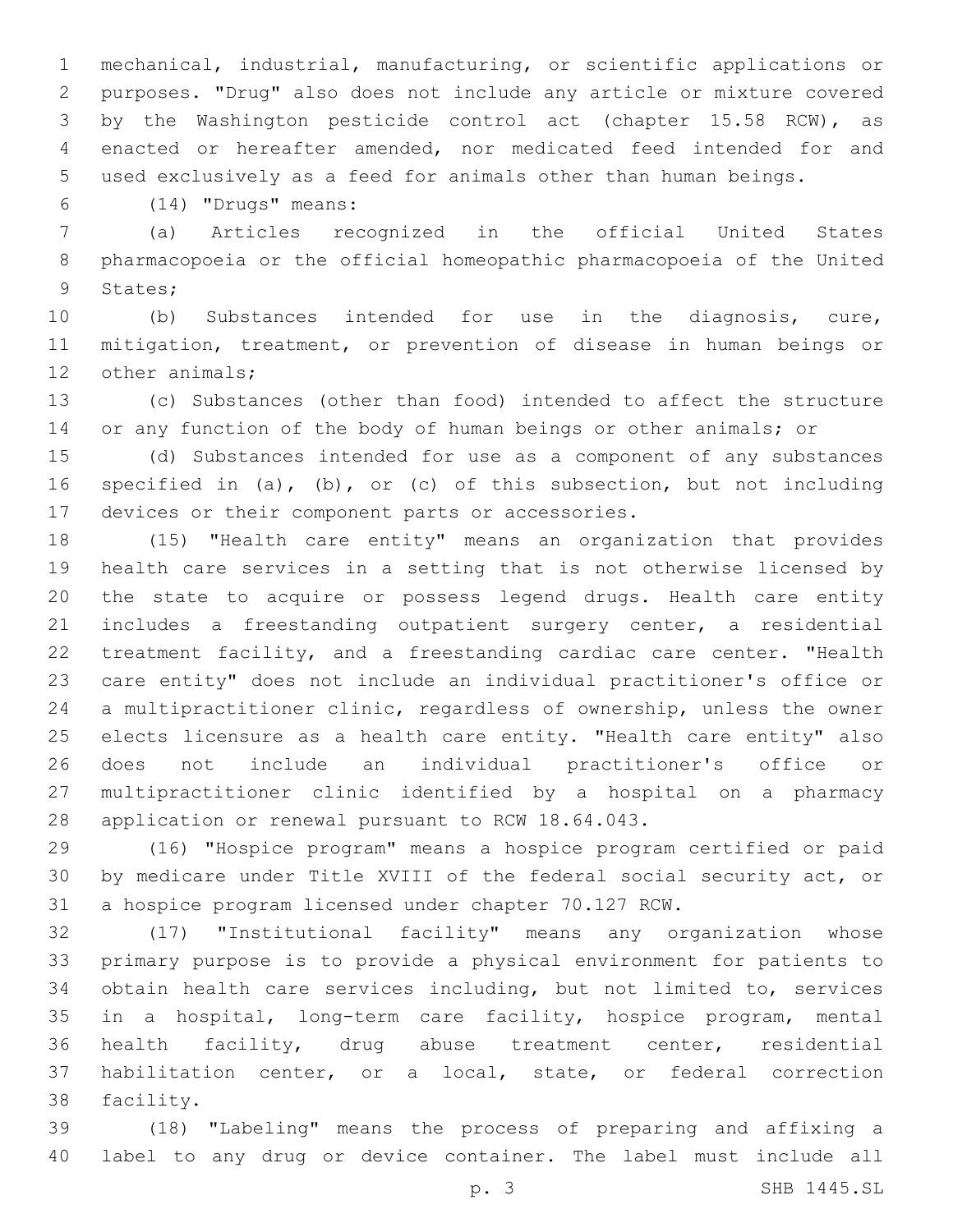information required by current federal and state law and pharmacy 2 rules.

 (19) "Legend drugs" means any drugs which are required by any applicable federal or state law or regulation to be dispensed on prescription only or are restricted to use by practitioners only.

 (20) "Long-term care facility" means a nursing home licensed under chapter 18.51 RCW, an assisted living facility licensed under chapter 18.20 RCW, or an adult family home licensed under chapter 9 70.128 RCW.

 (21) "Manufacture" means the production, preparation, propagation, compounding, or processing of a drug or other substance or device or the packaging or repackaging of such substance or device, or the labeling or relabeling of the commercial container of such substance or device, but does not include the activities of a practitioner who, as an incident to his or her administration or dispensing such substance or device in the course of his or her professional practice, personally prepares, compounds, packages, or labels such substance or device. "Manufacture" includes the distribution of a licensed pharmacy compounded drug product to other state licensed persons or commercial entities for subsequent resale or distribution, unless a specific product item has approval of the 22 commission. The term does not include:

 (a) The activities of a licensed pharmacy that compounds a product on or in anticipation of an order of a licensed practitioner for use in the course of their professional practice to administer to 26 patients, either personally or under their direct supervision;

 (b) The practice of a licensed pharmacy when repackaging commercially available medication in small, reasonable quantities for a practitioner legally authorized to prescribe the medication for 30 office use only;

 (c) The distribution of a drug product that has been compounded by a licensed pharmacy to other appropriately licensed entities under common ownership or control of the facility in which the compounding 34 takes place; or

 (d) The delivery of finished and appropriately labeled compounded products dispensed pursuant to a valid prescription to alternate delivery locations, other than the patient's residence, when requested by the patient, or the prescriber to administer to the patient, or to another licensed pharmacy to dispense to the patient.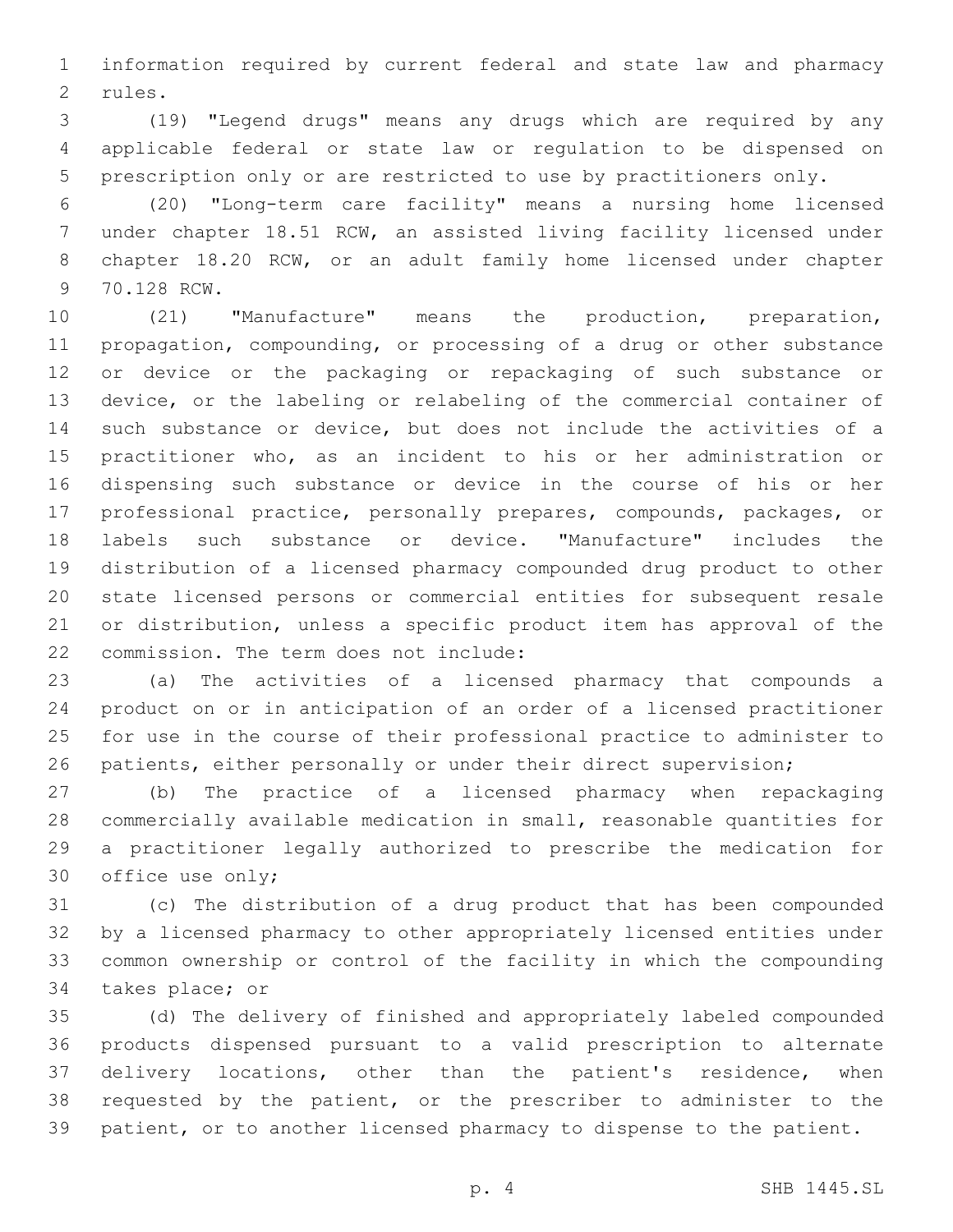(22) "Manufacturer" means a person, corporation, or other entity 2 engaged in the manufacture of drugs or devices.

 (23) "Nonlegend" or "nonprescription" drugs means any drugs which may be lawfully sold without a prescription.4

 (24) "Person" means an individual, corporation, government, governmental subdivision or agency, business trust, estate, trust, partnership or association, or any other legal entity.

 (25) "Pharmacist" means a person duly licensed by the commission 9 to engage in the practice of pharmacy.

 (26) "Pharmacy" means every place properly licensed by the commission where the practice of pharmacy is conducted.

 (27) "Poison" does not include any article or mixture covered by the Washington pesticide control act (chapter 15.58 RCW), as enacted 14 or hereafter amended.

 (28) "Practice of pharmacy" includes the practice of and 16 responsibility for: Interpreting prescription orders; the compounding, dispensing, labeling, administering, and distributing of 18 drugs and devices; the monitoring of drug therapy and use; the initiating or modifying of drug therapy in accordance with written guidelines or protocols previously established and approved for his or her practice by a practitioner authorized to prescribe drugs; the participating in drug utilization reviews and drug product selection; the proper and safe storing and distributing of drugs and devices and maintenance of proper records thereof; the providing of information on legend drugs which may include, but is not limited to, the 26 advising of therapeutic values, hazards, and the uses of drugs and 27 devices.

 (29) "Practitioner" means a physician, dentist, veterinarian, nurse, or other person duly authorized by law or rule in the state of 30 Washington to prescribe drugs.

 (30) "Prescription" means an order for drugs or devices issued by a practitioner duly authorized by law or rule in the state of Washington to prescribe drugs or devices in the course of his or her professional practice for a legitimate medical purpose.

 (31) "Secretary" means the secretary of health or the secretary's 36 designee.

 (32) "Shared pharmacy services" means a system that allows a participating pharmacist or pharmacy pursuant to a request from another participating pharmacist or pharmacy to process or fill a prescription or drug order, which may include but is not necessarily

p. 5 SHB 1445.SL